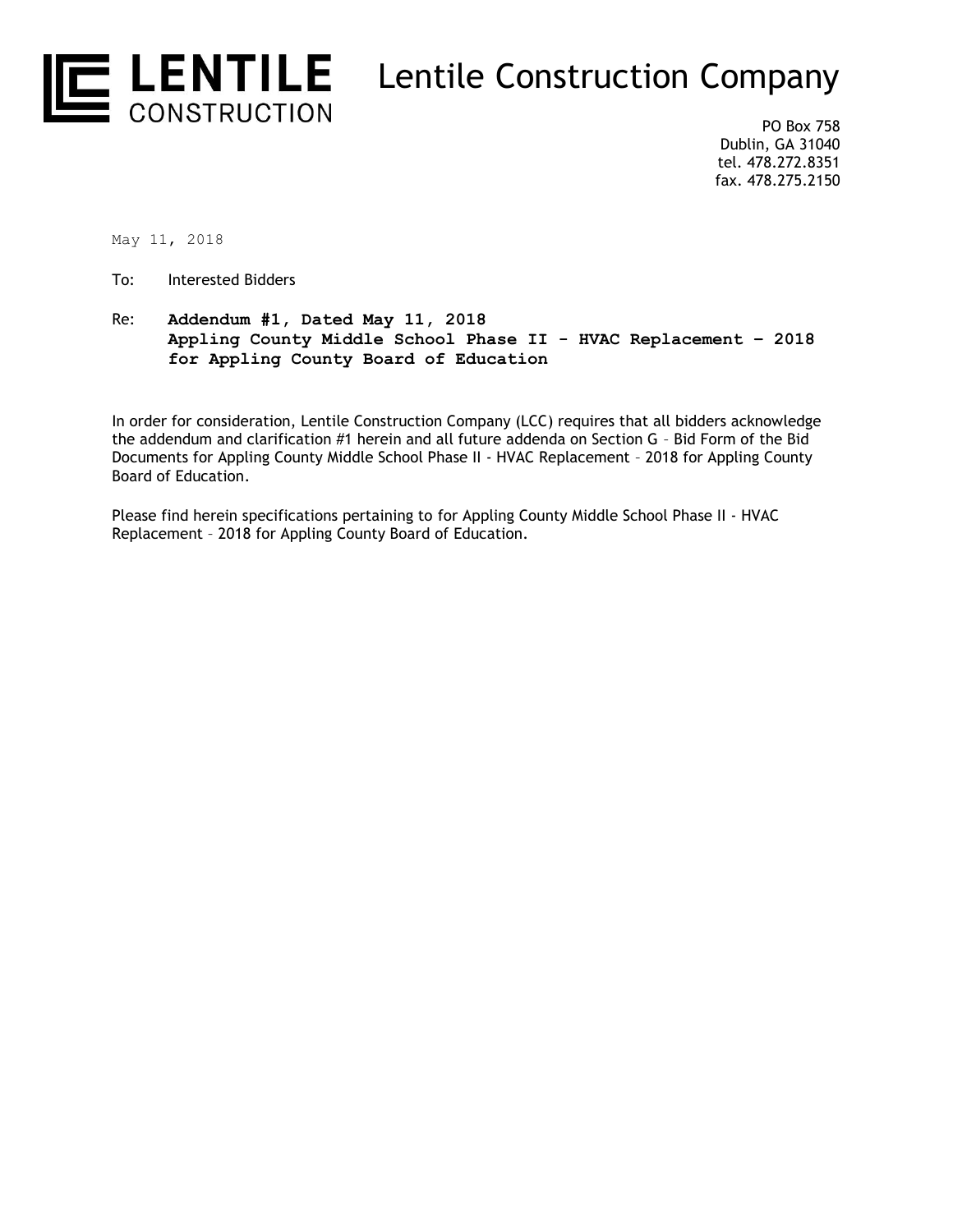

PO Box 758 Dublin, GA 31040 tel. 478.272.8351 fax. 478.275.2150

May 11, 2018

- To: Interested Bidders
- Re: **Addendum #1, Dated May 11, 2018 Appling County Middle School Phase II - HVAC Replacement – 2018 for Appling County Board of Education**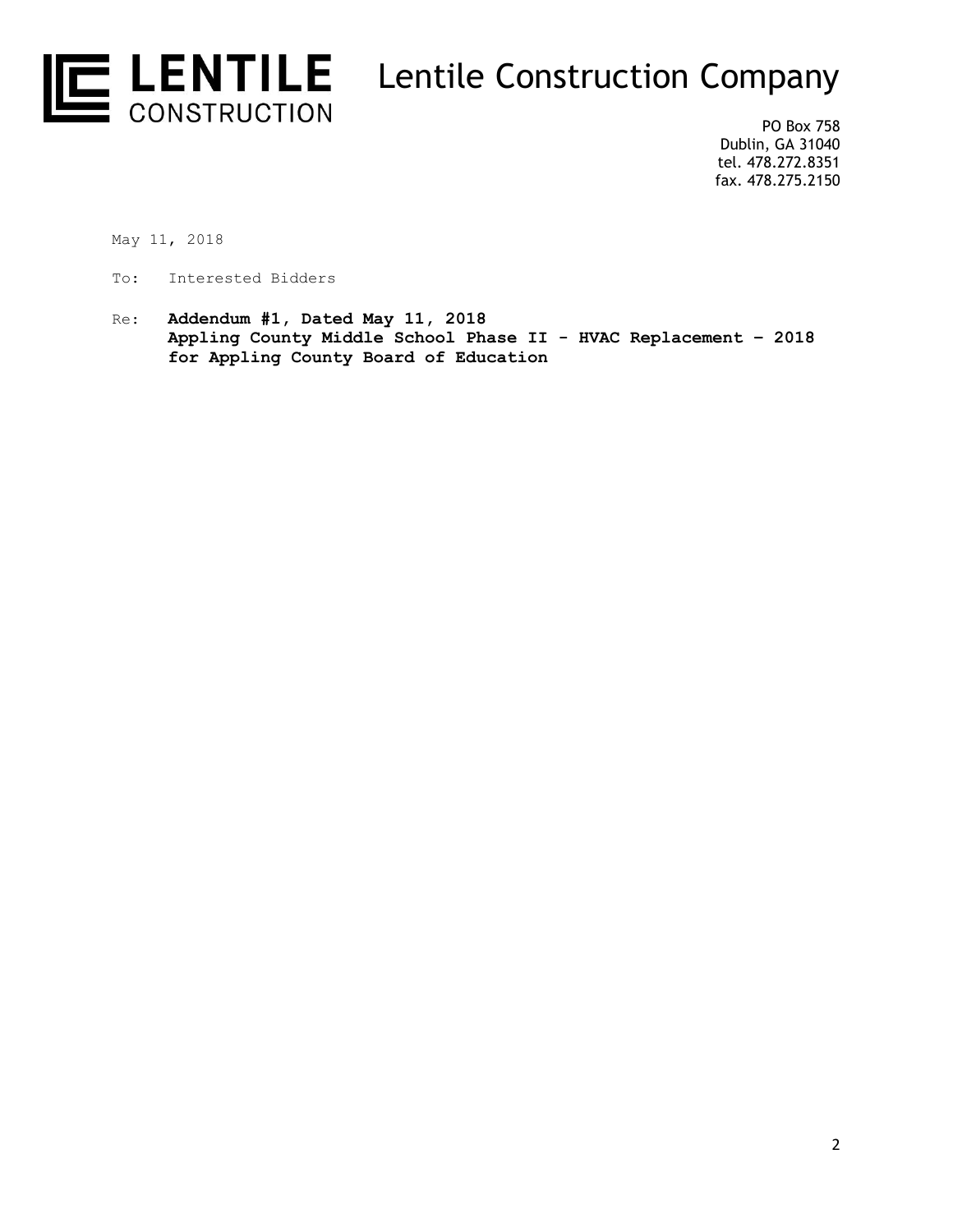

Date: May 11, 2018

RE: Appling County M.S. Renovations Phase 2 – HVAC Replacement Code 601-0195

# **Addendum #1**

### **PROJECT MANUAL:**

### **Section #08 1416 – F**

Part 2 Products

2.1 Manufacturers

Acceptable Manufacturer: Add Graham as an approved manufacturer

# **Section #08 7100 – Door Hardware**

### **DRAWINGS:**

### **Sheet # A3.2 Alternate**

1. All references to "30# Felt" should read **"Ice and Water Shield"**

### **Sheet # S0.1 Alternate**

1. Add Sheet S0.1 in its entirety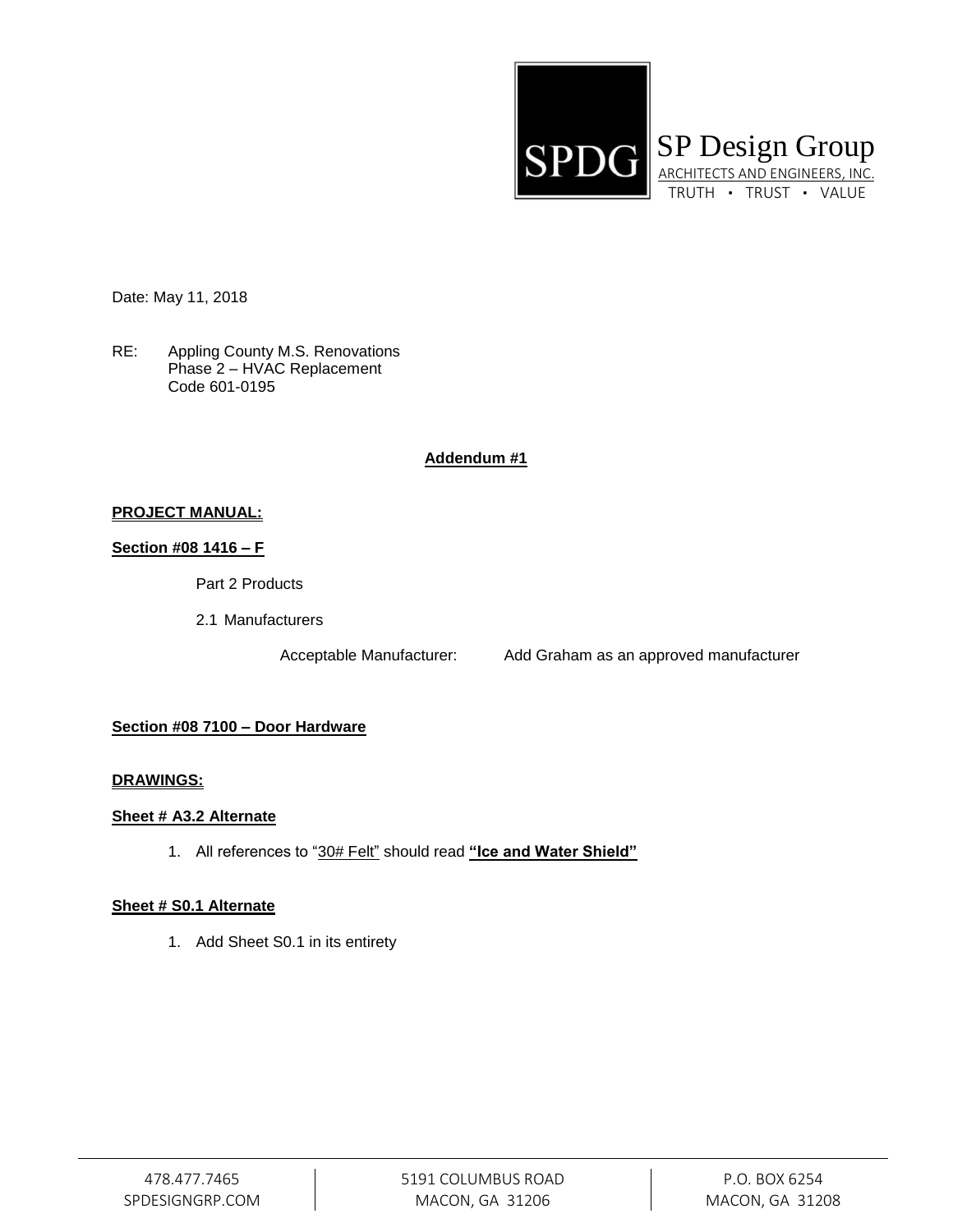Page 2 Addendum #1 Appling County M. S. Renovations

# **Sheets E1.1 , E1.2, E1.3 & E1.4**

At the following units, replace the existing duct mounted smoke detectors with new addressable devices complete. Install wiring for unit shut down and re-program the existing Fire Alarm system as required. If duct detector is not present, provide new wiring and device complete.

MUAU-1

FCU-53 (2 devices – supply and return)

FCU - 40 FCU - 41 FCU - 42  $FCU - 43$  $FCU - 44$ FCU - 47 FCU - 48

### **ME.1 –Alternate**

Provide and install 10 Cat 6 data drops per classroom. Total drops = 40 These shall be field located in the space. Route to respective IDF data closets on each wing. Provide new 48 port cat 6 patch panel in each IDF rack.

**End of Addendum #1**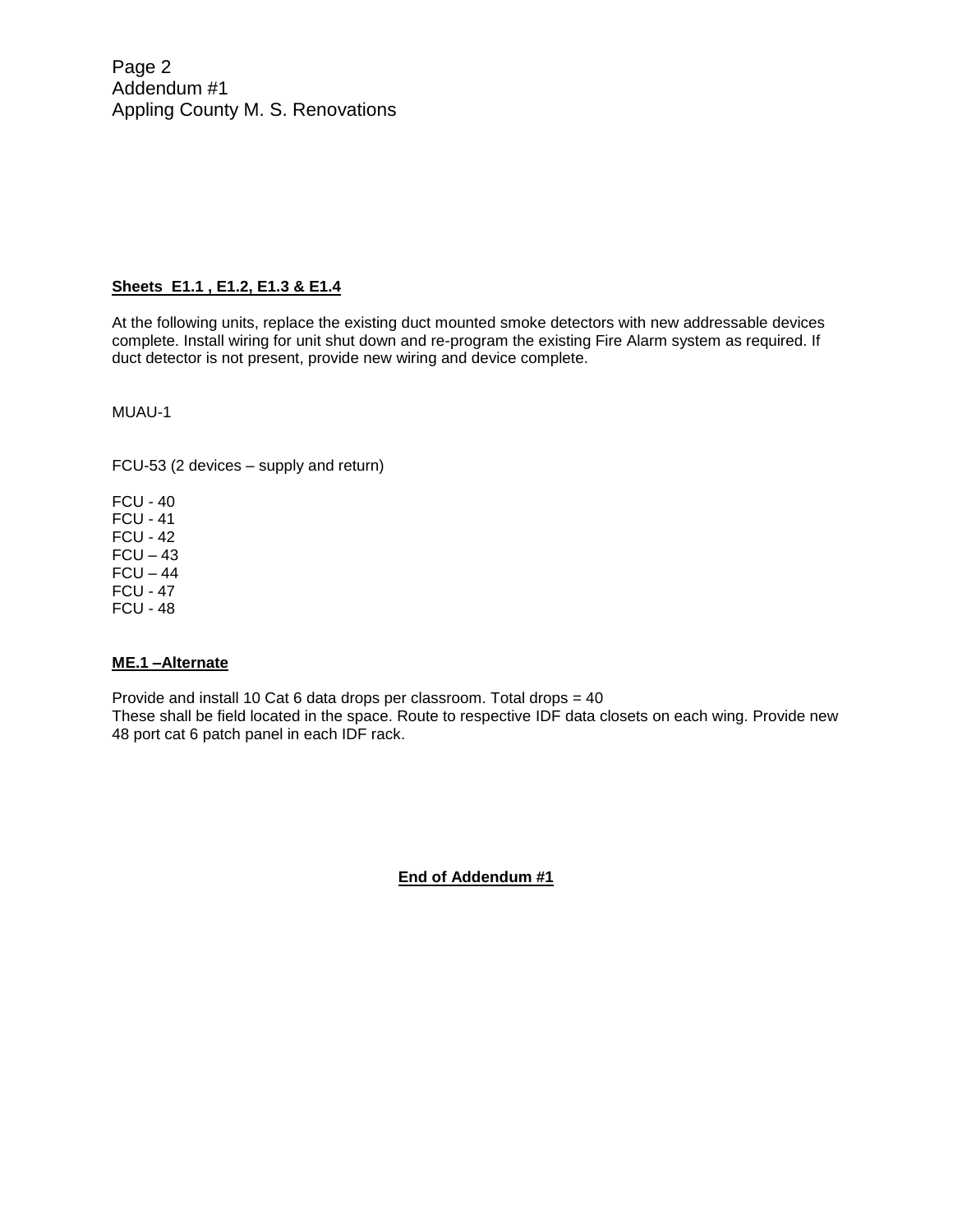Page 2 Addendum #1 Appling County M. S. Renovations